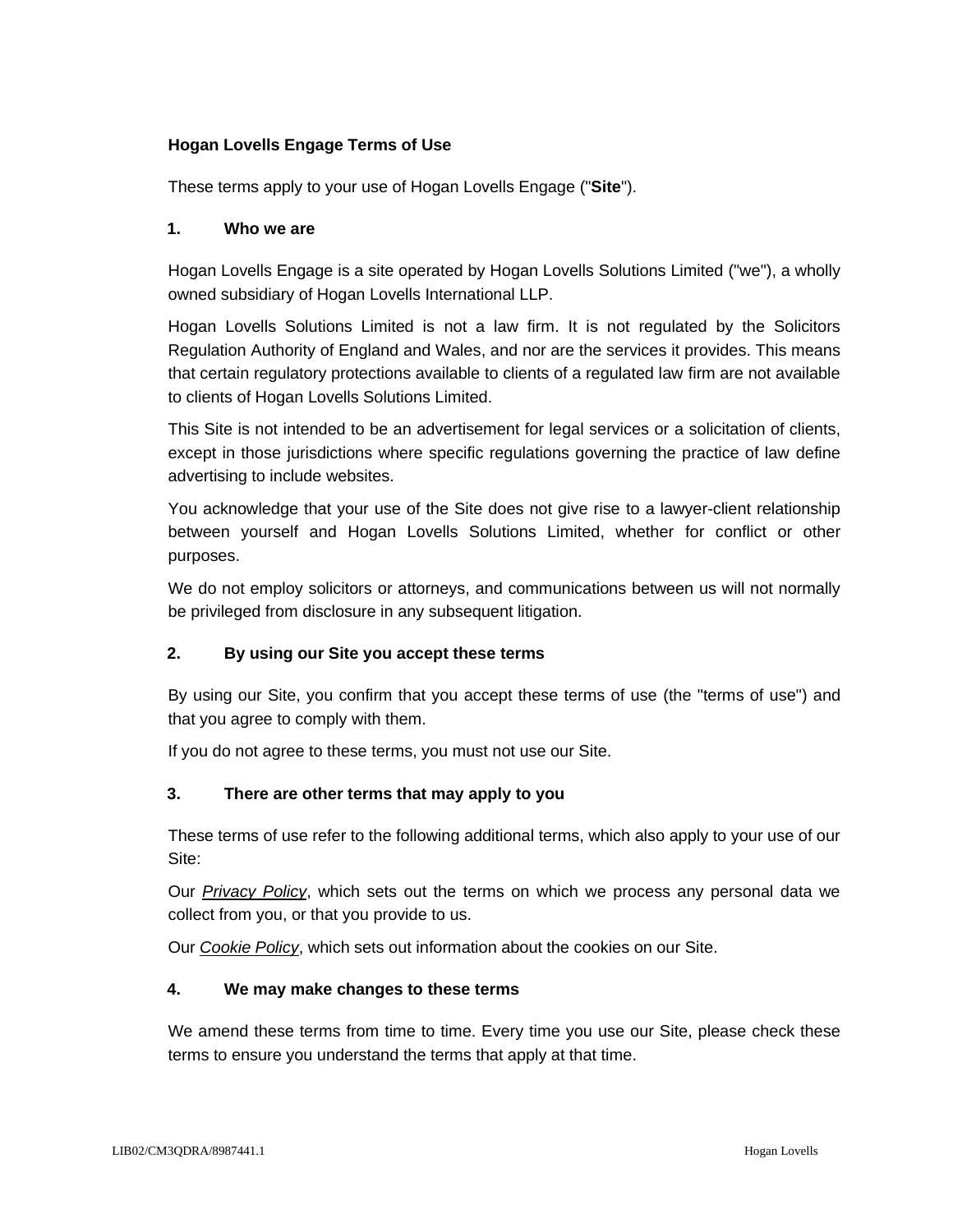## **5. We give no warranties in relation to the Site**

We make no warranties, representations or undertakings about the content of our Site (including, without limitation, any as to the quality, accuracy, completeness or fitness for any particular purpose of that content).

Our Site is not intended to be a substitute for professional advice. You should seek professional advice before taking or refraining from taking any action on the basis of the content contained on our Site.

## **6. We may suspend or withdraw our Site**

We do not guarantee that our Site, or any content on it, will always be available or that access to it will be uninterrupted. We may suspend or withdraw or restrict the availability of all or any part of our Site for business and operational reasons. We will try to give you reasonable notice of any suspension or withdrawal.

You are responsible for ensuring that all persons who access our Site through your internet connection are aware of these terms of use and other applicable terms and conditions, and that they comply with them.

# **7. You must keep your account details safe**

You must keep any username, password or any other piece of information we provide as part of our security procedures as confidential. You must not disclose it to any third party.

We have the right to disable any username or password, whether chosen by you or allocated by us, at any time, if in our reasonable opinion you have failed to comply with any of the provisions of these terms.

If you know or suspect that anyone other than you knows your username or password, you must promptly notify us at knowledge@engagehoganlovells.com.

# **8. How you may use material on our Site**

We are the owner or the licensee of all intellectual property rights in our Site, and in the material published on it. Those works are protected by copyright laws and treaties around the world. All such rights are reserved.

The content we provide is only for your internal business purposes and you must not use any part of the content on our Site for commercial purposes without obtaining a licence to do so from us or our licensors.

From time to time we may make content licensed by the Financial Conduct Authority available on the Site ("**FCA Content**").

You must not do any of the following in relation to any FCA Content: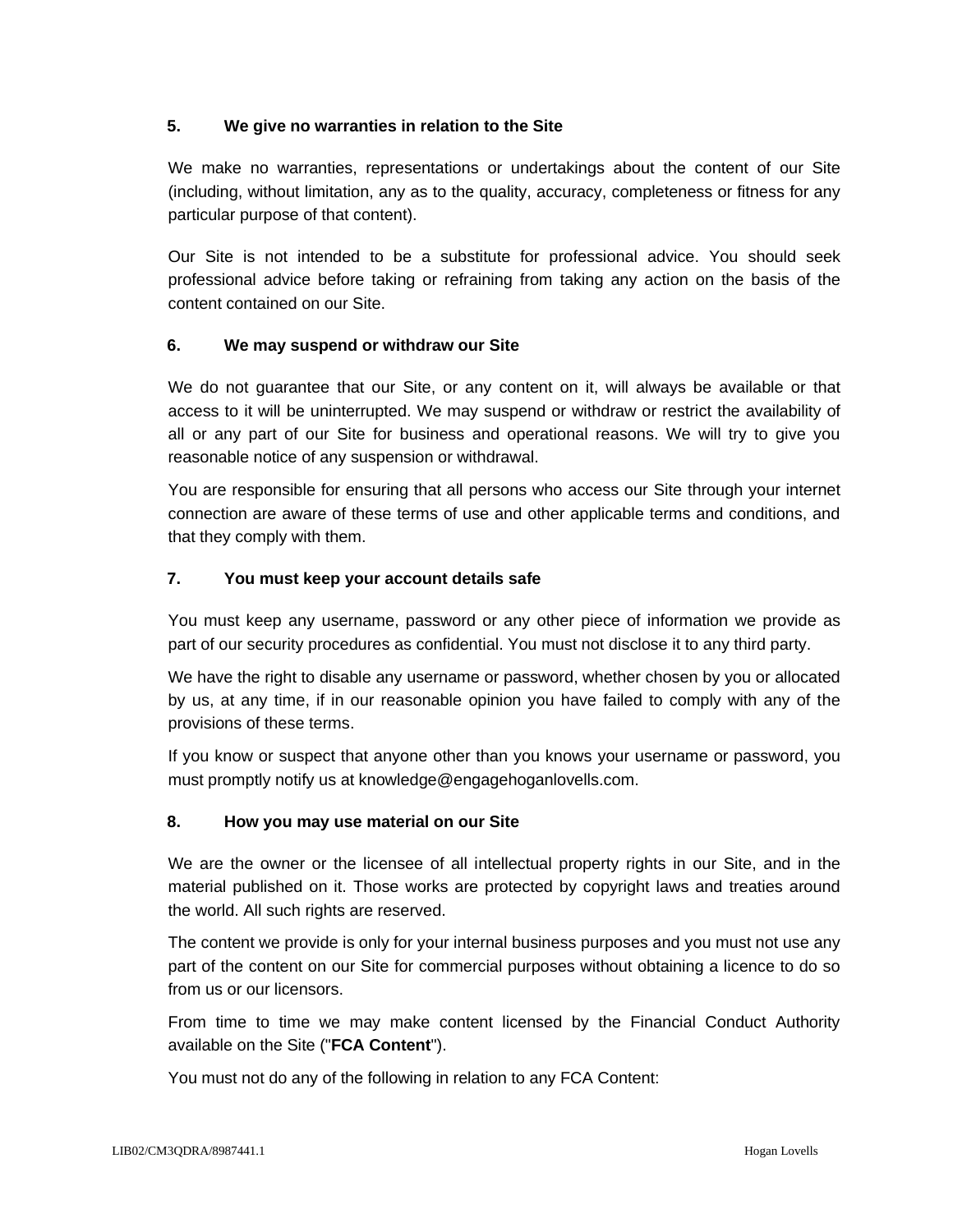- grant sub-licences of any intellectual property rights subsisting in the FCA Content;
- host the FCA Content or any part of the content on your servers or otherwise;
- distribute or make available the FCA Content to any third parties;
- make any modifications to the FCA Content;
- make copies of, and/or print, more than single sections of the FCA Content at a time;
- use any FCA trade marks which appear on the Site without the prior written permission of the FCA except to acknowledge the FCA as the owner of the copyright in the FCA Content;
- do anything to the FCA Content which may injure, damage, reduce or diminish the reputation, or name of the Financial Conduct Authority; or
- do anything which alters, changes or obscures the meaning conveyed by the FCA Content so that the result is to give a false representation of the FCA Content or which takes the meaning of a particular part of the Content out of the context of the whole.

Any use of the FCA Content by you must, as far as reasonably practicable, be of the most up-to-date version of the FCA Content made available on the Site and must acknowledge ownership of the copyright in the FCA Content by inclusion of the following text "© Financial Conduct Authority" on all copies of the FCA Content.

## **9. The Scope of our Site Services**

Our Site is intended to provide general guidance only. It is not intended to provide specific advice to you, your organisation or your particular circumstances.

We are not responsible to your organisation for any losses you may suffer having relied on this guidance and your organisation should always seek professional advice before taking or refraining from taking any action on the basis of content of our Site.

If you have registered for the subscription service please refer to the enhanced terms of use *[below](#page-5-0)*.

#### **10. We are not responsible for websites we link to**

Where our Site contains links to other sites and resources provided by third parties, these links are provided for your information only. Such links should not be interpreted as approval by us of those linked websites or information you may obtain from them.

We have no control over the contents of those sites or resources and have no responsibility for them.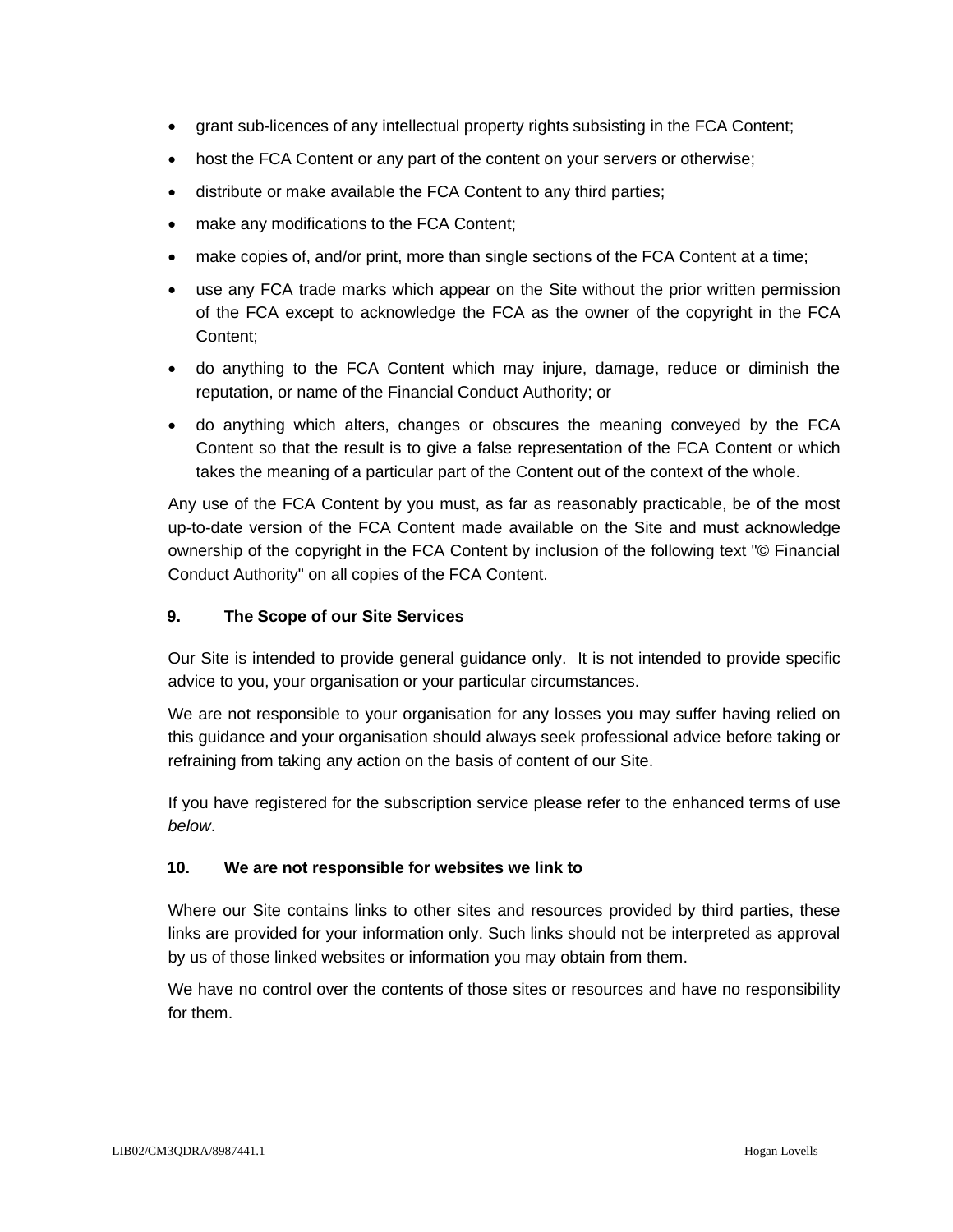## **11. Our responsibility for loss or damage suffered by you**

Nothing in these terms of use excludes or limits our liability for death or personal injury arising from our negligence, or our fraud or fraudulent misrepresentation, or any other liability that cannot be excluded or limited by applicable law.

To the fullest extent permitted by law, we exclude all conditions, warranties, representations and other terms which may apply to our Site or any content on it, whether express or implied.

We will not be liable to you for any loss or damage, whether in contract, tort (including negligence), breach of statutory duty, or otherwise, even if foreseeable, arising under or in connection with:

- Your use of, or inability to use, our Site; or
- Your use or reliance on any content on our Site.

In addition, we will not be liable for any:

- loss of profits, sales, business or revenue;
- business interruption
- loss of damage to reputation;
- loss of opportunity or any anticipated savings; or
- indirect or consequential loss or damage.

No other part of Hogan Lovells (which includes Hogan Lovells International LLP, Hogan Lovells US LLP and their affiliated businesses) has any liability to you in respect of your use of the Site.

If, notwithstanding the other provisions of these terms of use, we are found to be liable to you for any damage or loss (including through negligence) which arises in any way out of, or is in any way connected with, your use of our Site our liability (save to the extent that limitations of liability are prohibited by applicable law) shall in no event exceed £100,000.

#### **12. We are not responsible for viruses and you must not introduce them**

We do not guarantee that our Site will be secure or free from bugs or viruses.

You are responsible for configuring your information technology, computer programs and platform to access our Site. You should use your own virus protection software.

You must not misuse our Site by knowingly introducing viruses, trojans, worms, logic bombs or other material that is malicious or technologically harmful. You must not attempt to gain unauthorised access to our Site, the server on which our Site is stored or any server, computer or database connected to our Site. You must not attack our Site via a denial-ofservice attack or a distributed denial-of service attack. By breaching this provision, you could commit a criminal offence under the Computer Misuse Act 1990. We will report any such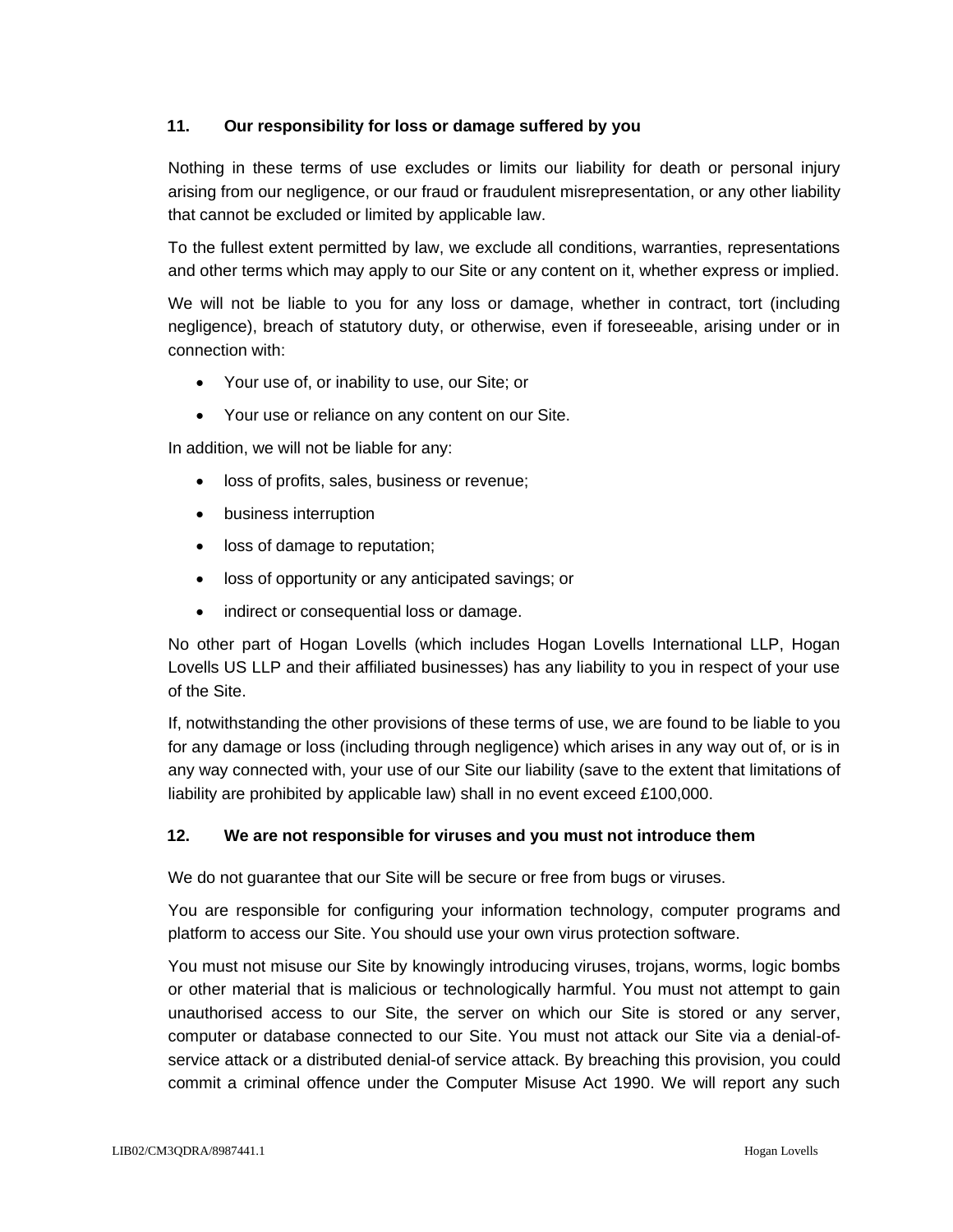breach to the relevant law enforcement authorities and we will co-operate with those authorities by disclosing your identity to them. In the event of such a breach, your right to use our Site will cease immediately.

## **13. Which country's laws apply to any disputes?**

If you are accessing this website from North, South or Central America then these terms and conditions will be governed by and construed under the laws of the State of New York, USA (without regarding to conflict of law principles), and the courts of New York will have exclusive jurisdiction for the purposes of determining any dispute arising out of or in connection with these terms and conditions.

If you are accessing this website from any other location then these terms and conditions will be governed by the laws of England & Wales, and the courts of London, England will have exclusive jurisdiction for the purposes of determining any such dispute.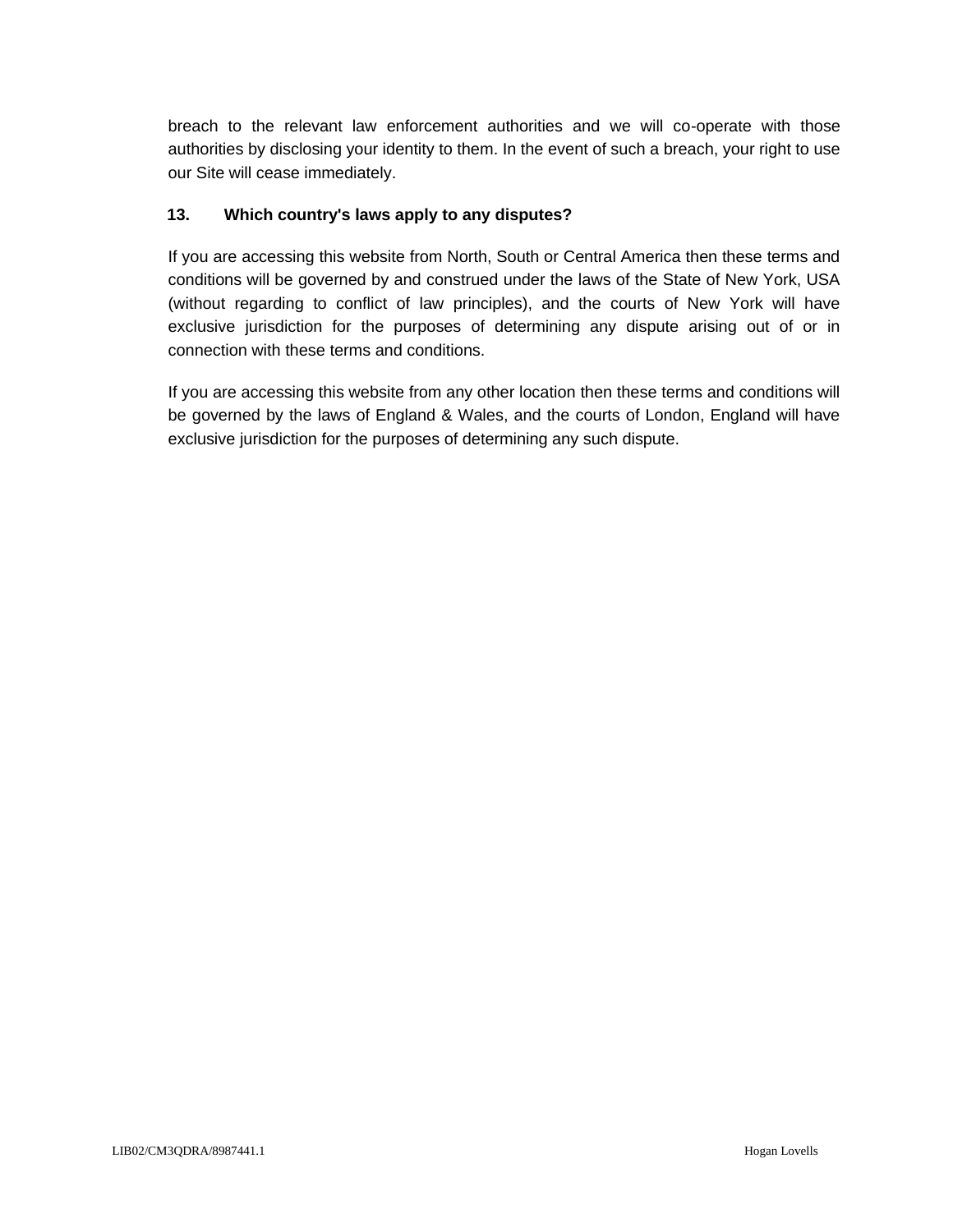## <span id="page-5-0"></span>**Hogan Lovells Engage Premium Terms of Use – Subscription Service**

If you are a subscriber to our Site the following enhanced terms of use will apply in addition to the standard terms of use:

#### **1. We may suspend or withdraw our Site**

Clause 5 of the terms of use will not apply and although we do not guarantee that our Site, or any content on it, will always be available or be uninterrupted, we will only suspend or withdraw or restrict the availability of all or any part of our Site on notice (other than in an emergency).

You are also responsible for ensuring that all persons who access our Site through your internet connection are aware of these terms of use and other applicable terms and conditions, and that they comply with them.

# **2. The Scope of our Site Services**

Clause 9 of the terms of use will not apply.

Our Site is intended to provide general guidance on the topics which it addresses. Although it is not intended to provide specific advice to your organisation or your particular circumstances it can be relied upon as general guidance.

We are not responsible to your organisation for any losses you may suffer having relied on such guidance and your organisation should always seek professional advice before taking or refraining from taking any action on the basis of content of our Site.

If you wish to instruct Hogan Lovells on a specific legal matter, it will be on the basis of a separate engagement with Hogan Lovells International LLP, Hogan Lovells US LLP, or one of their affiliated businesses (other than Hogan Lovells Solutions Limited), and their ability to act for you will be subject to usual conflict and other considerations.

# **3. Our responsibility for loss or damage suffered by you**

The limitation on liability set out in Clause 11 is increased to a maximum of £1 million for all the products you have subscribed for.

# **4. We may make changes to the content on our Site:**

We will make changes to the content of our Site from time to time, and will use all reasonable endeavours to make updates as follows:

• to legislative and consultative materials from EU or domestic jurisdictions (where these are within the scope of the relevant tool on the Site), within 48 hours from publication;